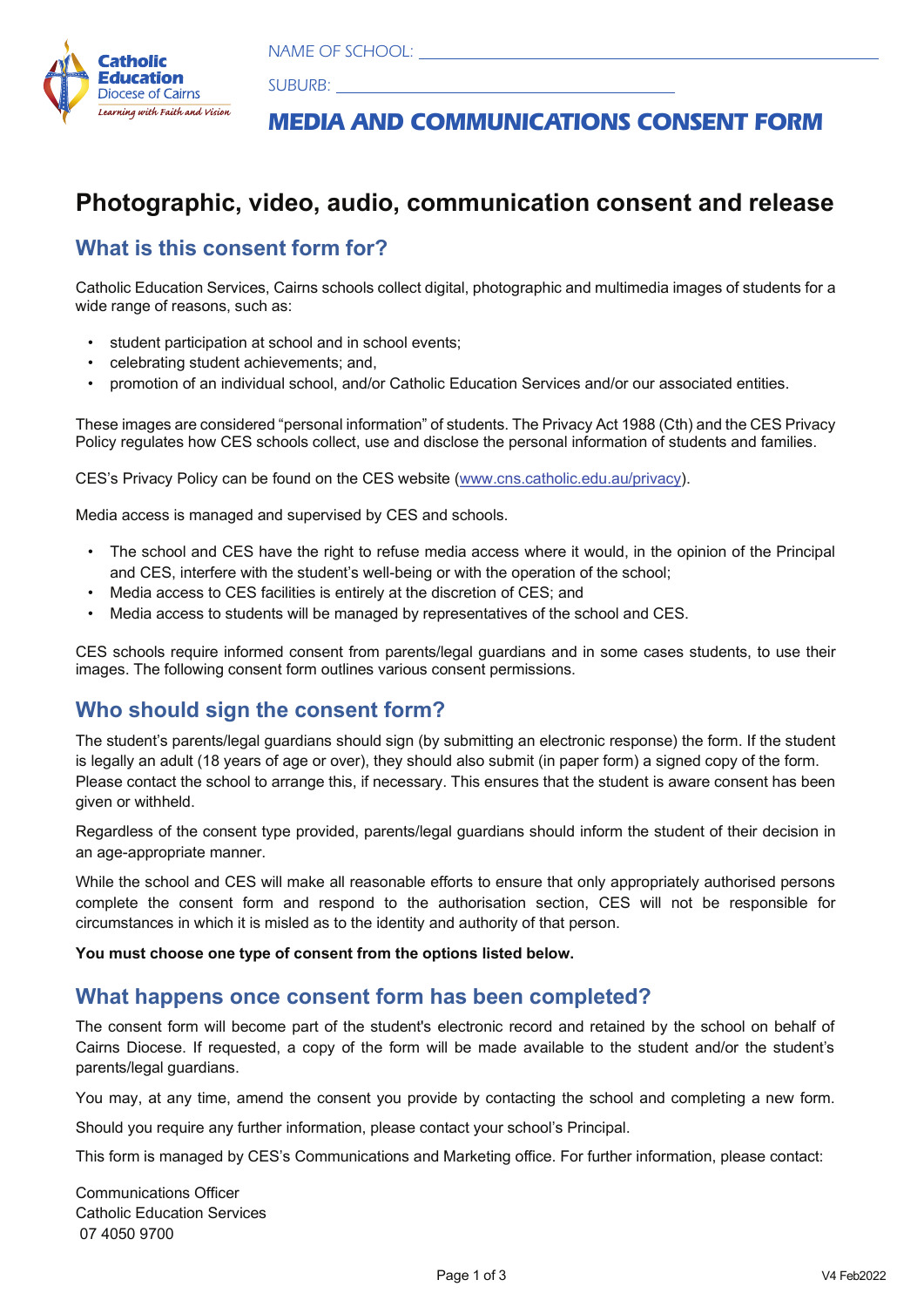### **Consent Types and Selection**

These fields are for the parents/students to complete when making their response

## **Photographic, video, audio, communication consent and release**

You are asked to choose one type of consent from the two options outlined below

# **Public** (broad consent)

The student / I, may be photographed, videoed or recorded, for use in media including:

- Social platforms such as Facebook, Twitter, Instagram, etc
- Public websites
- Either school, CES or other associated entities that are not password protected. Published material may include:
	- public newsletters
	- − performances
	- events
- Public publications and promotional material
- Public media events that may include:
	- − student's selection in regional, state or national teams
	- visits made by VIPs to the school
	- news outlet's visits
	- publicity for the school and its events
	- − musical or dramatic performances or participation in community events such as ANZAC day commemorations.

*By choosing this option, I authorise the school and CES to take and use any photographs, video or sound recordings of the student/me and any other reproductions or adaptations of the student's/my likeness or the student's/my work ('the material'), or the student's/my name, either in full or part, in any school, CES authorised or associated publication, production and presentation, which may include publication on public websites operated by the school, CES or associated entities (with or without password protection), social media.*

# **None** (no consent)

The student / I will not be photographed, videoed, or recorded in any circumstance other than the student ID photo. This includes formal, school, class, or individual photos.

The student / I will still be able to participate in school performances and events, but the school will take measures to exclude or de-identify images of the student/me from any photography, videoing or recording of these events.